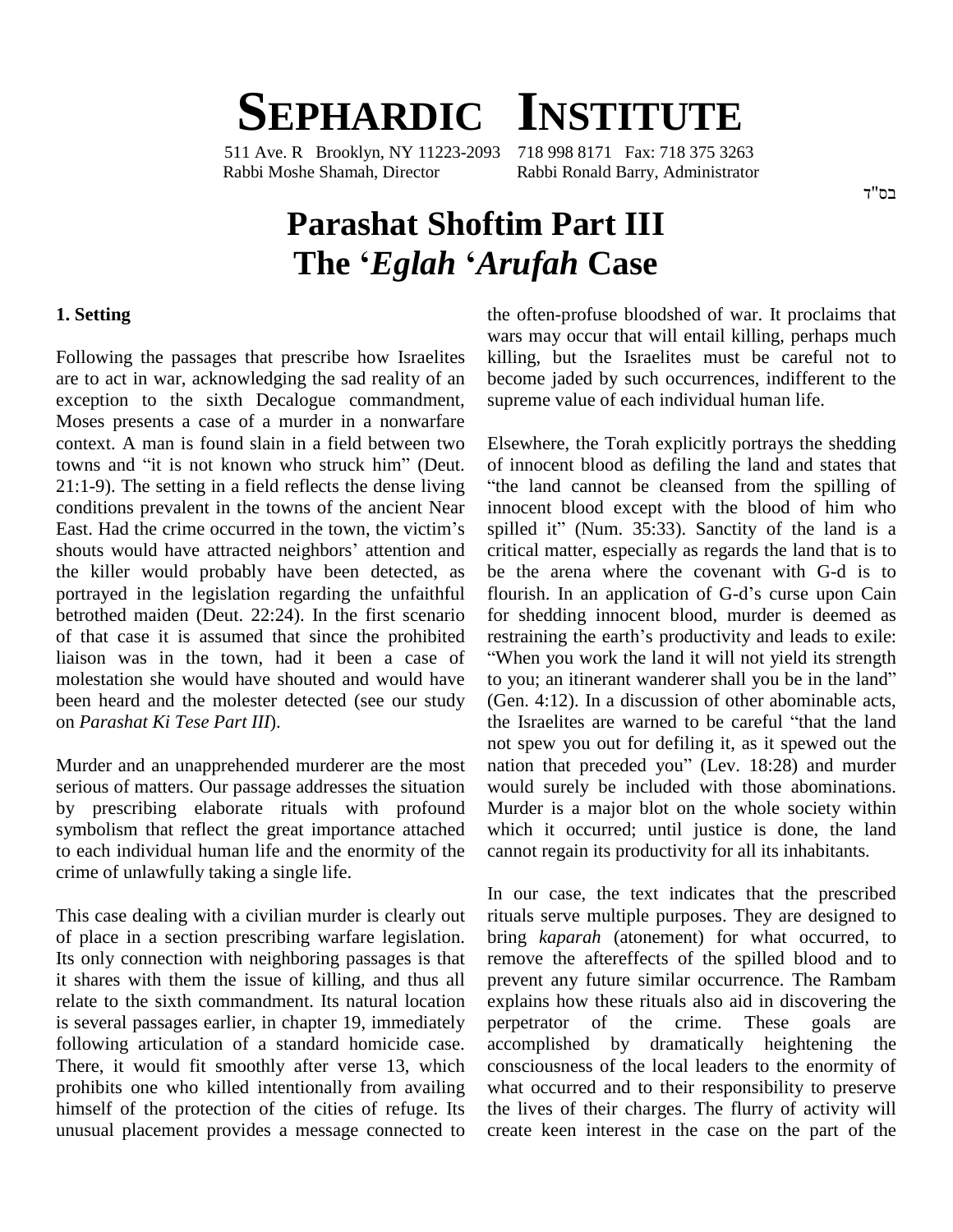public and reinforce its commitment to the value of each individual life and of achieving justice. It may bring forth witnesses or information that may lead to apprehending the murderer. The tragedy may thus be used to foster an improvement of society.

## **2. The Rituals**

Elders and judges determine which town is closest to the corpse and place upon it the responsibility for performing the rituals. Although being closest does not prove that the murderer stemmed from that town, it is a fair device to select the town upon which to place responsibility to perform the rituals on behalf of it is a fair device to select the town upon which to be place responsibility to perform the rituals on behalf of occiders the whole society. That town's elders take a heifer that had not previously been worked to a rugged wadi area that cannot be plowed or sown, and slay it by breaking the back of its neck (hence the termהַעֲגָלַה הַעֲגִלֵה "the heifer slain from the back of its neck" [Deut. 21:6]). town's elders" are called for, in contrast to the This act appears to be a symbolic reenactment of the murder, dramatizing the declaration that follows by having it attached to the representation of the crime. The sages interpret the young, as yet unproductive, heifer as well as the uncultivable wadi as focusing attention on the sadness of the lost potential of a life snuffed out.The uncultivable wadi, as a desolate area, may also be representative of the field where the murder was committed.

At this point priests come forth. They were not brought in earlier probably to ensure that slaying the heifer would not be confused with some type of must declare, "Our hands did not shed this blood and sacrifice. It is also possible that the prior our eyes did not see [who did]" (v. 7). Leadership noninvolvement of the priests may be in order to clearly connect the slaying of the heifer to the elders, a crucial element of the ritual as we shall discuss shortly. More than one priest is called for. This is in contrast to the description of the priestly responsibility to proclaim the exemptions from battle of the previous chapter (20:2); in that case the same verb is used in to proclaim the exemptions from battle of the previous explain chapter (20:2); in that case the same verb is used in indireasingular (יְנָגֲשׁוּ הַכּהֲנִים in contrast to our (יְנָגְשׁוּ הַכִּהֲנִים) and becaus only one priest comes forth. The requirement of multiple priests further highlights the value of every single life and enhances the present procedure.

The priests are here described with an unusually long series of appellations: they have been selected by G-d to minister unto Him, to pronounce blessing in His name and to decide lawsuits and cases of assault. (Priests have judicial responsibilities, as indicated in Deut. 17:9 and 19:17; the verb employed here,  $\gamma$ meaning to serve G-d, is linked with judicial matters in Deut. 17:12.) The lengthy description of priestly status and function in this context is apparently ironic and seems to constitute a subtle complaint. Of what benefit is their service of G-d, where is the blessing and where is resolution of conflict, if a man was murdered and the murderer is at large?

In any event, the priestly presence invests the ritual with an extra measure of sanctity. Priests bring the atonement element associated with the sanctuary to bear and it may be they who recite the prayer for the occasion (as will be discussed shortly).

Following the slaughter of the heifer, the elders wash their hands in the wadi by the symbol of the slain man Following the slaughter of the heifer, the elders wash<br>their hands in the wadi by the symbol of the slain man<br>and make a declaration. For this procedure "all the their hands in the wadi by the symbol of the slain man<br>and make a declaration. For this procedure "all the<br>town's elders" are called for, in contrast to the selection of the heifer and taking it down to the wadi, which merely required "the town elders." Whoever is on occasion deemed a town elder participates in this crucial ritual. With an unusual phrase the Torah subtly, but unmistakably, links the elders with the crime: they are referred to with the strange locution as ʬʠʓ ʭʩʡʑʸ˟ʍʤʔ (ìthe ones close to the corpse<sup>î</sup> [v. 6]). This is in contrast to the earlier, natural usage of a similar phrase used in reference to the town, which is termed הַקְּרבָה אֱלֹ הֶחָלֵל (closest to the corpse" [v. 3]). Washing hands is universally symbolic of cleansing<br>from a crime committed. Upon washing, the elders<br>must declare, "Our hands did not shed this blood and from a crime committed. Upon washing, the elders<br>must declare, "Our hands did not shed this blood and<br>our eyes did not see [who did]" (v. 7). Leadership demands responsibility.

The Mishnah (*m*. *Sotah* 9:6), in commenting on this declaration, points out that of course there is no suspicion that the elders had shed the blood. It explains the ritual to mean that there is the issue of indirect causation. The crime may have come about because a hungry man could not find food or a traveler was allowed to enter a dangerous area unescorted, etc. According to the sages, the lack of safe and appropriate community infrastructure, the neglect of providing vital socioeconomic and security needs, etc., are to be viewed as having led to the crime. The elders are required to answer for a failure of leadership. Such introspection often leads to a commitment by leadership to work toward the betterment of society.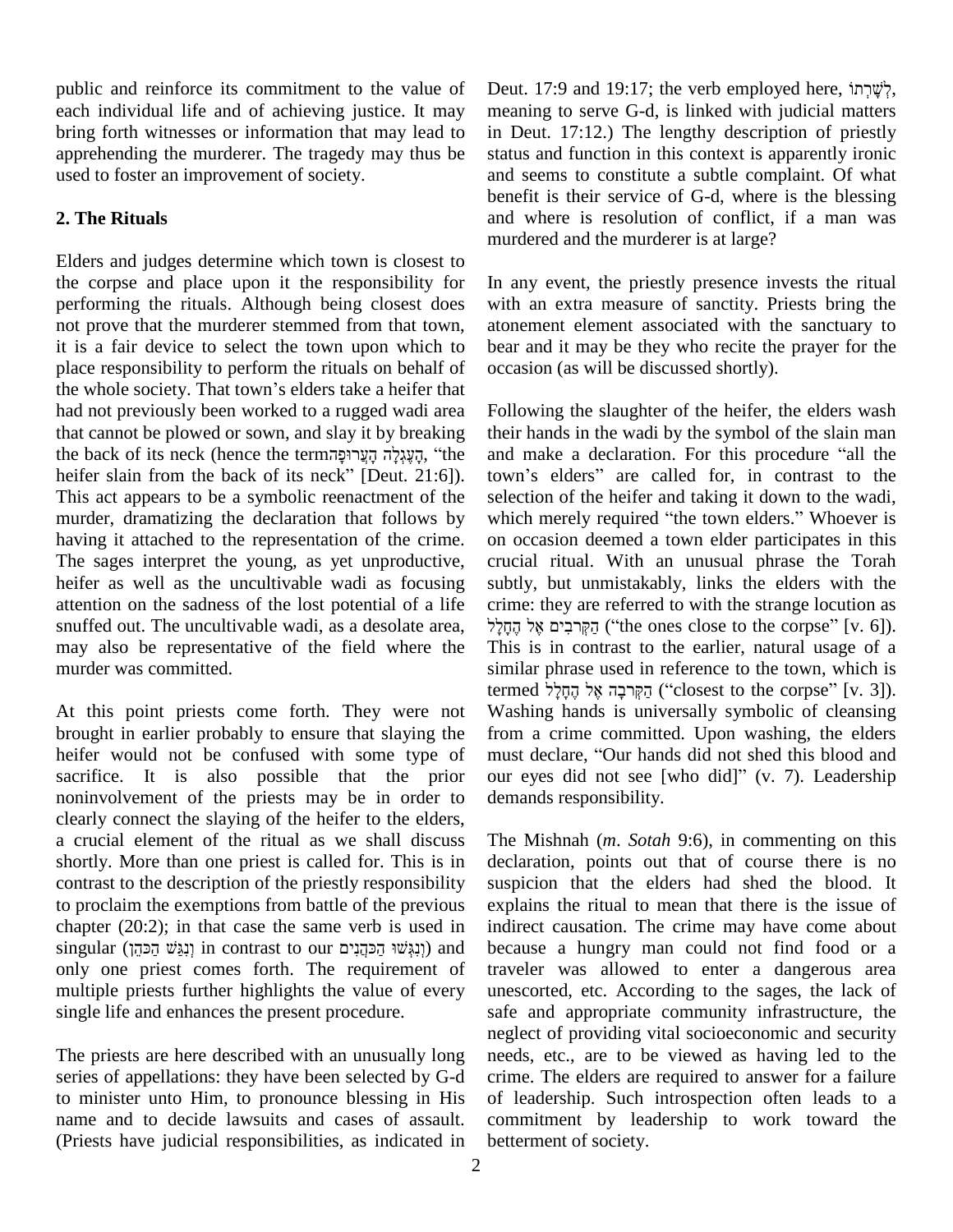"Our eyes did not see [who shed the blood]" may be the elders' way of saying that they did not ignore information relevant to the investigation. Alternatively, "Our eyes did not see" may mean that they did not avert their eyes from recognizing the plight of the needy. These statements are powerful prods to leaders to be more actively engaged in matters affecting the safety and welfare of their communities and more vigorous in preventing abuses.

The declaration of innocence is followed with a prayer innocent blood from your midst." beseeching G-d to cleanse Israel from the consequences of having innocent blood shed in its midst. Despite the prayer formula being directly attached to the declaration of the elders, the Mishnah blood of the innocent" and בְּי-תַעֲשֶׂה הַיָּשָׁר בְּעֵינֵי ה and Targumim assume that the prayer is recited by the priests. Since an unresolved murder requires Lord." In other words Moses assures his audience atonement for all Israel, it is understood without being priests. Since an unresolved murder requires Lord.<br>atonement for all Israel, it is understood without being that<br>explicitly mentioned that the priests – whose they responsibility it is to bless the nation and whose explicitly mentioned that the priests – whose they<br>responsibility it is to bless the nation and whose their<br>service is always focused on atonement – lead the large prayer. The prayer that concludes the ceremony right in G-d's sight" refers merely to performing the explicitly acknowledges that the rituals serve their purpose in expressing important concepts but it is only<br>G-d who has the power to cleanse Israel. It invokes that d<br>הַעֲשֶׂה ([v.8]), אֲשֶׁר פָּדִיתָ ה') G-d who has the power to cleanse Israel. It invokes because unrequited innocent blood requires no less more natural "when you do." than redemption (Ibn Ezra).

### **3. Closing**

In the passage's final verse Moses informs his ca<br>In the passage's final verse Moses informs his pr<br>audience that אֲמֶּה תְּבַעֲר הַדָּם הַנָּקִי מִקְרְבֶּךָ ('you shall 9: In the passage's final verse Moses informs his pre<br>audience that פְּרָקִי מְקִרְבֶּךְ הַדָּם הַנָּקִי מְקִרְבֶּךָ<br>Fremove innocent blood from your midst'' [v. 9a]) - פיć lience that פְּלִק הַבָּעֵר הַדָּם הַנָּקִי מִקִּרְבֶּךָ (''you shall 9:6).<br>nove innocent blood from your midst'' [v. 9a]) -י- contex<br>פִישֶׁר הַיָּשֶׁר הַיָּשֶׁר הַיָּשֶׁר הַיָּשֶׁר בִּעֲיִנֵי (''when you do what is righ remove innocent blood from your midst" [v. 9a]) -ך cont<br>הַעֲשֶׂה הַיָּשֶׁר בְּעֵינֵי ה' (when you do what is right in vers<br>Hashem's eyes" [v. 9b]). What exactly does Moses imp mean? Ibn Ezra understood him to be saying that G-d and *teba'er* (removal) and may, indeed, be based on protects a righteous society by preventing innocent blood from being shed in its midst. He explains this in accordance with the concept expressed in the rabbinic Targu aphorism, "The wages [reward] of a transgression is a statem accordance with the concept expressed in the rabbinic transgression, the wages [reward] of a *misvah* is a aphorism, "The wages [reward] of a transgression is a<br>transgression, the wages [reward] of a *misvah* is a<br>"You will rid yourselves of the shedder of innocent<br>misvah." Divine providence is extended to a righteous blood whe society. Others take it as stating that if the powerful lessons of the rituals prescribed in the ceremony described just before this closing statement were sincerely fulfilled they would serve as measures to prevent the shedding of innocent blood.

However, use of the definite articles הֲדָּם הַנַּקִי indicate that the clause refers to innocent blood already shed. Also, to a similar effect, ואתה תבער הדם הַנֵּקִי מִקְרִבֵּך conclusion of the passage dealing with execution of a murderer, יִּבְנָקִי מִיִּשְׂרָאֵל ('You shall remove [the shedder of] innocent blood from Israel" [Deut. 19:13]). The ellipsis in that verse may indicate the need for an ellipsis in our context. Perhaps the clause 19:13]). The ellipsis in that verse may indicate the need for an ellipsis in our context. Perhaps the clause should be translated "and you shall remove [guilt for] need for an ellipsis in our context. Perha<br>should be translated "and you shall remo<br>innocent blood from your midst."

innocent blood from your midst."<br>The NJPS translates רְאֲמָּה תְּבַעֲר הַדָּם הַנָּקִי מִקִּרְבֶּךָ Thus you will remove from your midst guilt for the הַנָּקִי מִקְּרְבֶּךָ מִקְרְבֶּךָ<br>"Thus you will remove from your"<br>ר בְּעֵינֵי ה' and innocent" and ר as וְאֵתָּה תְּבַעֵּר הַדָּם הַנָּקִי<br>your midst guilt for the<br>פִי-חַעֲשֶׂה הַיָּשֶׁר בְּעֵינֵי as ''for you will be doing what is right in the sight of the blood of the innocent" and בְּי-חַעֲשֶׂה הַיָּשָׁר בְּעֲיוֵי ה' for spou will be doing what is right in the sight of the Lord.") In other words Moses assures his audience that by faithfully performing the rituals prescribed they will remove the guilt of the innocent blood from<br>their midst. But the murderer in our case is still at<br>large. And it does not appear to be that "doing what is their midst. But the murderer in our case is still at large. And it does not appear to be that "doing what is rituals associated with our case, but rather to doing what is right in everything, as Ibn Ezra understood rituals associated with our case, but rather to doing<br>what is right in everything, as Ibn Ezra understood<br>that detail. Also, it appears strained to translate at is right in everything, as Ibn Ezra understood<br>it detail. Also, it appears strained to translate -יָבָּ<br>as "for you will be doing" as opposed to the that detail. Also, it appears strained to translate  $-\frac{1}{2}$  as "for you will be doing" as opposed to the

In the Jerusalem Talmud, וְאֵתָּה תְּבַעֵּר הַדָּם הַנַּקִי מִקְרִבֶּךָ expounded as indicating that if the perpetrator was caught subsequent to the performance of the prescribed ceremony he is to be put to death (*y*. *Sotah* 9:6). Although this is translating a clause out of context and is an *asmakhta* – connecting a law to a 9:6). Although this is translating a clause out of context and is an  $asmakhta$  – connecting a law to a verse even if not its *peshat* – it does highlight the important distinction between *kaparah* (atonement) verse even if not its *peshat* – it does highlight the the *peshat*.

*Targume Onqelos* and *Jonathan* seem to render the Targume Onqelos and Jonathan seem to render the statement as Moses informing the people as follows: You will rid yourselves of the shedder of innocent statement as Moses informing the people as follows:<br>"You will rid yourselves of the shedder of innocent<br>blood when you do what is right in Hashem's sight," similar to how they translated Deuteronomy 19:13 when referring to the execution of a murderer. In other words, apprehending the murderer would be a result of the elaborate ceremony and doing what is right. words, apprehending the murderer would be a result<br>of the elaborate ceremony and doing what is right.<br>This supports the Rambam's view that a primary This supports the Rambam's view that a primary<br>purpose of the ceremony  $-$  publicizing the investigation, the solemnity of the rituals, focusing on